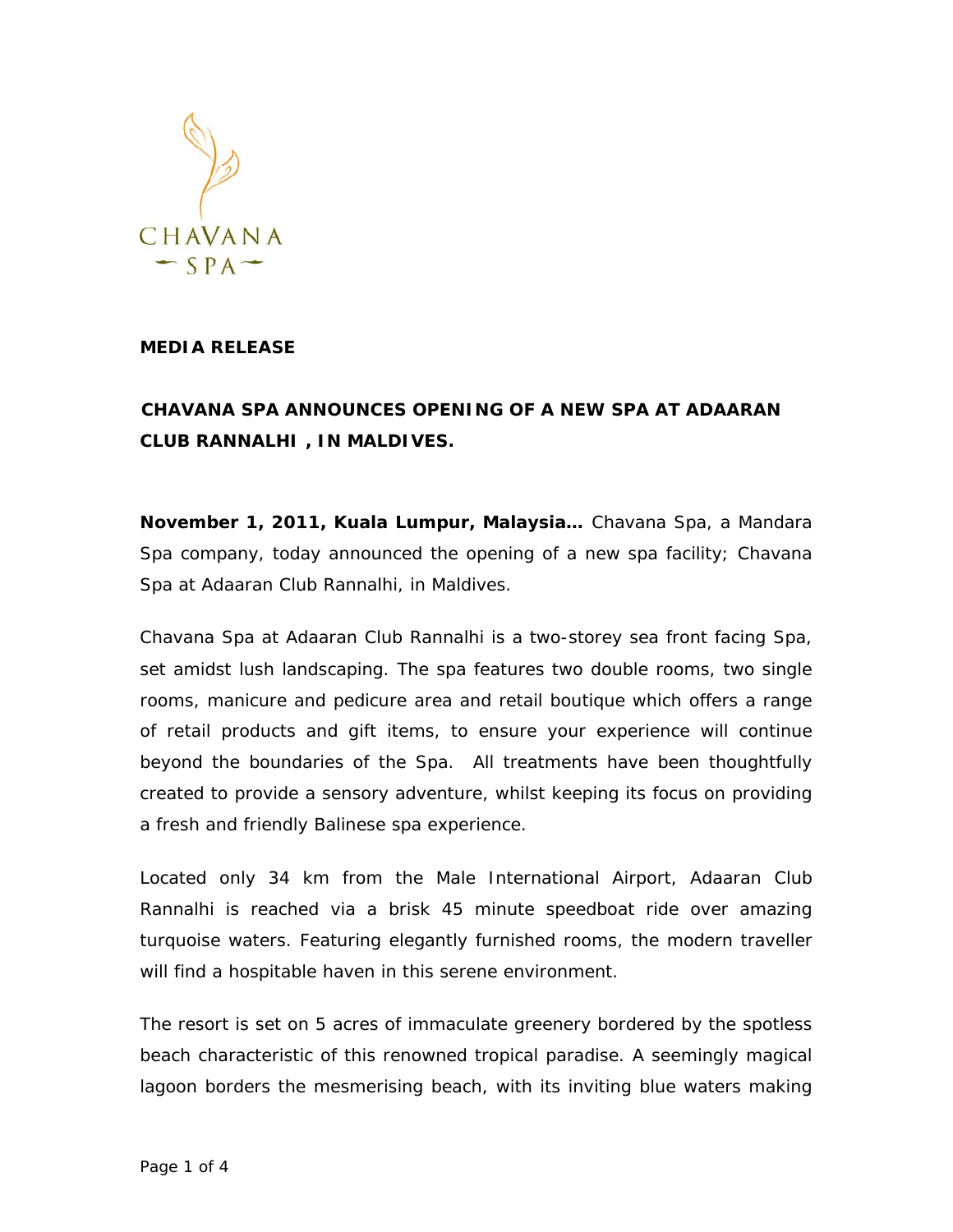an ideal site for swimming and snorkelling. The lagoon is framed by a lovely coral reef inhabited by colourful fish and fascinating sea creatures. A variety of exciting water sports and dining options are also available at Club Rannalhi.

Jeff Matthews, President and Chief Operating Officer of Mandara Spa Asia Limited, said, "We are proud to collaborate with Adaaran Resorts in the Maldives and look forward to the exciting opportunities ahead with the successful opening of this facility."

Chavana Spa offers a streamlined treatment menu that welcomes all to experience the freshness and energy of Balinese spa spirit. The Chavana concept is aimed at four and five star hotels and resorts and is intended to allow guests to enjoy a quality spa experience at a reasonable price.

Steiner Leisure Limited is a worldwide provider of spa services. The Company's operations include shipboard and land-based spas and salons. We provide our services on 155 cruise ships and at 69 land-based spas. Our land-based spas include resort spas, urban hotel spas and day spas and are operated under our Elemis®, Mandara®, Chavana®, Bliss® and Remede® brands. In addition, a total of 28 resort and hotel spas are operated under our brands by third parties pursuant to license agreements with the Company. Our cruise line and land-based resort customers include Azamara Club Cruises, Caesar's Entertainment, Carnival Cruise Lines, Celebrity Cruises, Crystal Cruises, Cunard Cruise Line, Hilton Hotels, Holland America Line, InterContinental Hotels and Resorts, Kerzner International, Loews Hotels, Marriott Hotels, Nikko Hotels, Norwegian Cruise Line, P&O Cruises, Planet Hollywood, Princess Cruises, Royal Caribbean Cruises, Seabourn Cruise Lines, Silversea Cruises, Sofitel Luxury Hotels, St. Regis Hotels, Thomson Cruises, W Hotels and Resorts, Westin Hotels and Resorts and Windstar Cruises. Our award-winning Elemis, Bliss and Remede brands are used and sold in our cruise ship and/or land-based spas and are also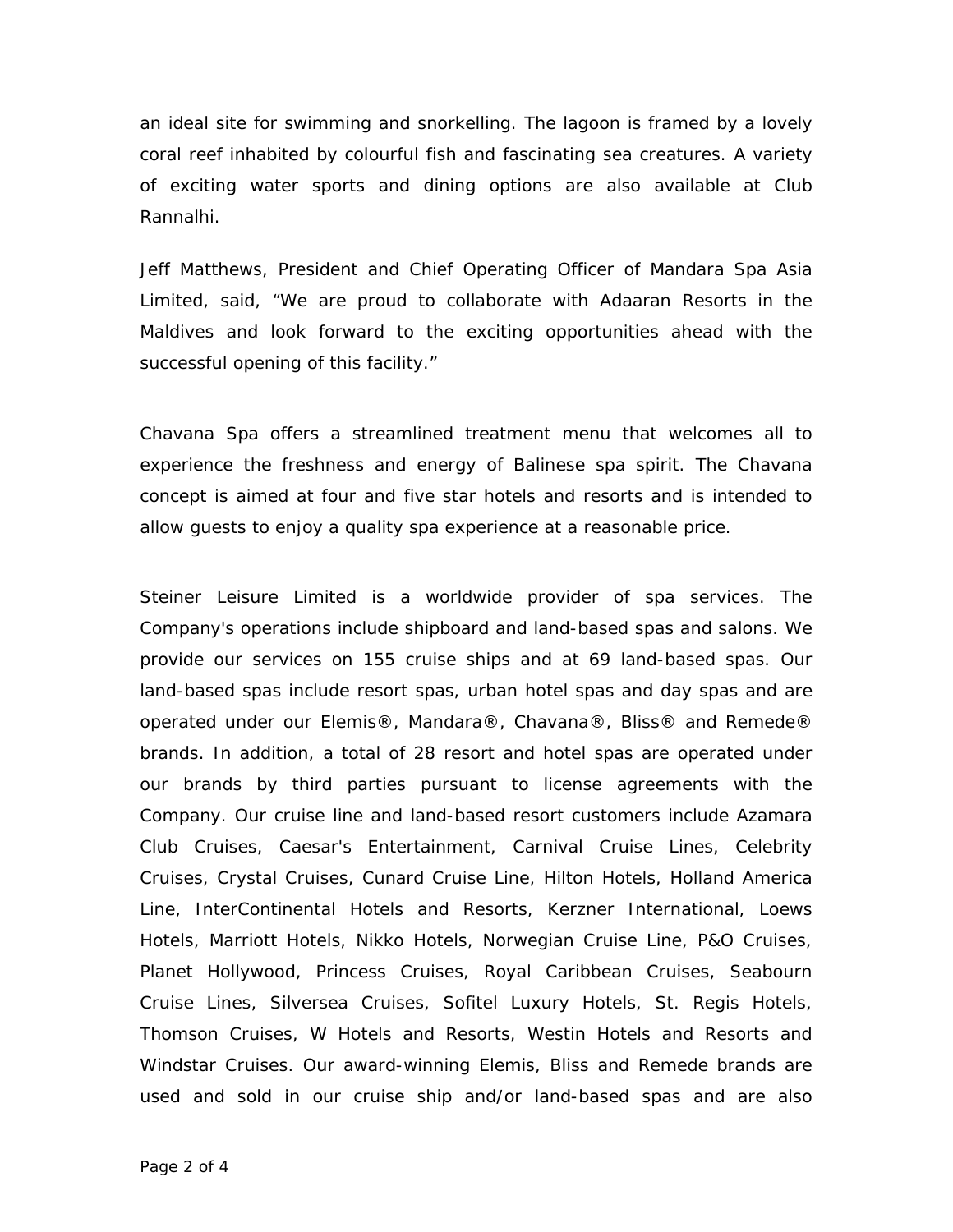distributed worldwide to exclusive hotels, salons, health clubs, department stores and destination spas. Our products are also available at ww.timetospa.com and www.blissworld.com.

Steiner Leisure also owns and operates five post secondary schools (comprised of a total of 17 campuses) located in Miami, Orlando, Pompano Beach and Sarasota, Florida; Baltimore, Maryland; Charlottesville, Virginia; York, Pennsylvania; Salt Lake City and Lindon, Utah; Las Vegas, Nevada; Tempe and Phoenix, Arizona; Westminster and Aurora, Colorado; and Groton, Newington and Westport, Connecticut. Offering degree and nondegree programs in massage therapy and, in some cases, skin care, these schools train and qualify spa professionals for health and beauty positions within the Steiner family of companies or other industry entities.

## Forward-Looking Statements

Our statements with respect to the anticipated commencement of operations of the Chavana Spas at the Adaaran Club Rannalhi may be deemed to be forward-looking statements within the meaning of Section 27A of the Securities Act of 1933, as amended, and Section 21E of the Securities Exchange Act of 1934, as amended. Such statements do not guarantee the commencement of operations as scheduled, since known and unknown risks and other factors may preclude results that match this statement. Such risks and factors include uncertainties beyond our control that could adversely affect the commencement of operations at facilities such as at the Adaaran Club Rannalhi, including, among other things, our lack of control over the construction work and possible weather-related delays. Other risks are described in our filings with the Securities and Exchange Commission, including our Annual Report on Form 10-K for 2010. We undertake no obligation to publicly update or revise any of such forward-looking statements